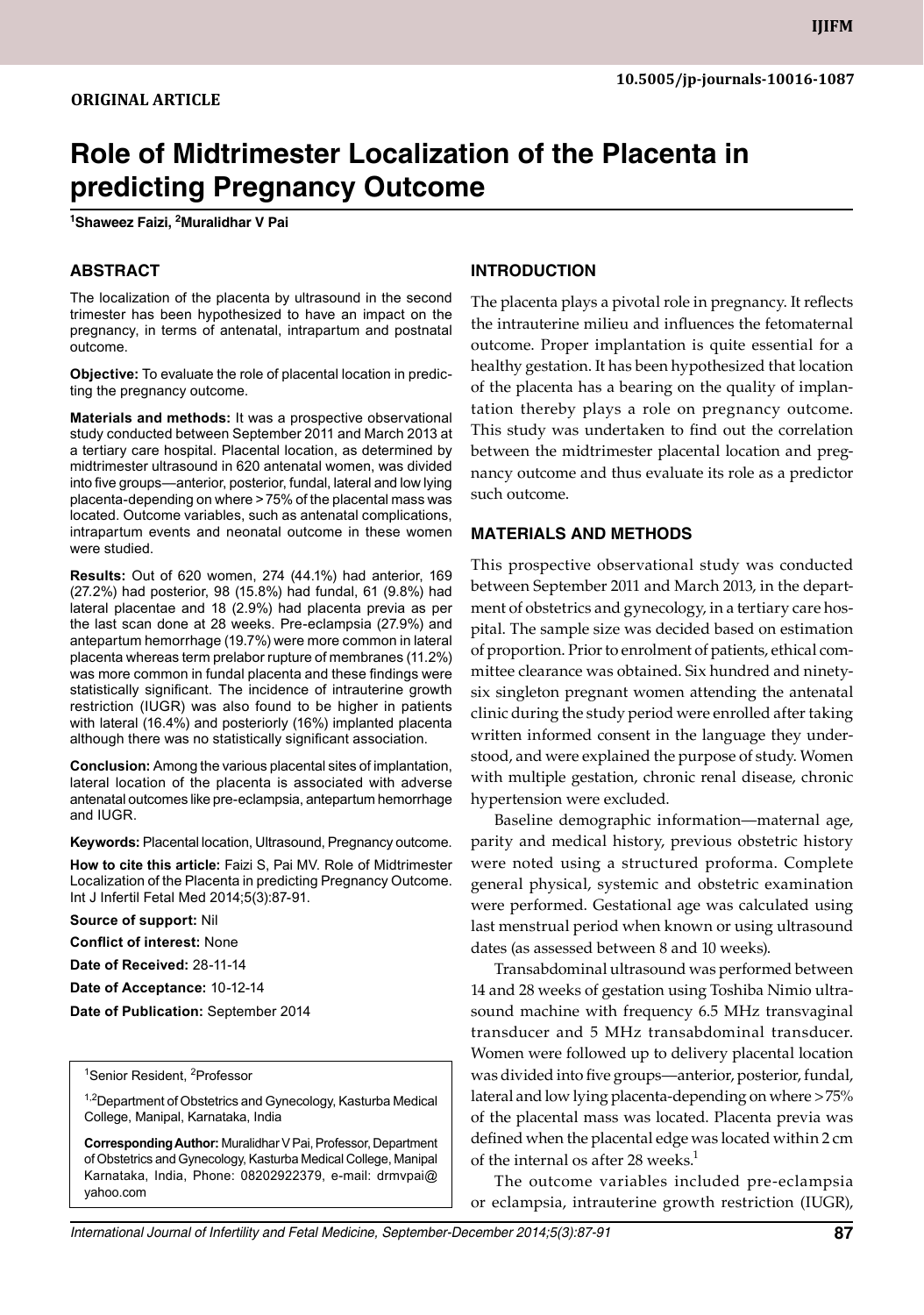antepartum hemorrhage, oligohydramnios, preterm prelabor rupture of membranes (PPROM), term prelabor rupture of membranes (TPROM), preterm labor, gestation at delivery, intrauterine fetal demise, duration of third stage of labor, fetal distress in labor (who eventually had cesarean delivery), postpartum hemorrhage and manual removal of placenta (MROP). We also studied neonatal outcomes, such as mean birth weight, Apgar <7 at 1 or 5 minutes and early neonatal death.

Statistical package for the social sciences (SPSS-16) was used for statistical compilation and analysis. For statistical analysis of difference between groups, Chi-square test was applied. Statistical significance was accepted at  $p < 0.05$ .

#### **Results**

A total of 696 women were enrolled for the study, 76 were lost for follow-up. Remaining 620 women were followed up to delivery and analyzed. Out of 620 women, 274 (44.1%) had anterior, 169 (27.2%) had posterior, 98 (15.8%) had fundal, 61 (9.8%) had lateral placentae and 18 (2.9%) had placenta previa as per the last scan done at 28 weeks and later (Fig. 1).

The mean age, parity, gestational age at scan and the number of women that had cesarean section in the past were matching in all the groups (Table 1). Antenatal complications observed during the study were preeclampsia (17.58%), antepartum hemorrhage (8.06%), IUGR (14.03%), PPROM (4.67%), pre-term labor (2.41%), TPROM (6.29%), malpresentation (6.29%) and oligohydramnios (12.25%) (Table 2).

Pre-eclampsia (27.9%) and antepartum hemorrhage (19.7%) were more common when placenta was situated laterally, whereas prelabor rupture of membranes (PROM) was more common in fundal placenta and these findings were statistically significant. The incidence of



location ( $n = 620$ )

IUGR was also found to be higher in patients with lateral (16.4%) and posteriorly (16%) implanted placenta although there was no statistically significant association. Malpresentation (breech or transverse lie) was more common in fundal placenta (8.2%) and oligohydramnios was more often seen in anterior placenta (15.3%), however these findings were statistically not significant (Table 2).

The rate of placental migration was found to be similar for low lying anterior (81.3%) and posterior placenta (75.8%) (Table 3).

A total of 299 cases were allowed vaginal delivery, out of which 124 had fetal distress and hence were taken up for cesarean section and majority (24.6%) of them had lateral placenta. However, this finding was statistically not significant (Table 4). Among 175 women who had vaginal delivery, the mean duration of third stage of labor was similar in all groups and there was no statistically significant difference. One patient with fundal placenta required manual removal of placenta. A total of 15 (8.6%) patients had postpartum hemorrhage, of which majority (46.6%) had anterior placenta. None of these findings were statistically significant (Table 4).

A total of 586 (94.5%) had live birth and 34 (5.4%) had still birth. There were four neonatal deaths. There were more stillbirths in women with lateral placentae (9.8%) and fundal (9.2%), but these findings were statistically not significant (Table 5). Three hundred and ninety-nine (64.3%) had babies weighing more than 2.5 kg, 144 (23.2%) had babies weighing between 1.5 and 2.49 kg, 51 (8.2%) had babies weighing between 1 and 1.49 kg and 26 (4.1%) had babies weighing less than 1000 gm. There was no statistically significant correlation between birth weight and placental location. A total of 107 (17.2%) babies had Apgar score less than 7 at 1 minute and among them 47 (43.9%) had persistent low Apgar scores at 5 minutes. Although statistically not significant, low Apgar scores were seen in women with lateral placenta (Table 5).

#### **DISCUSSION**

The purpose of our study was to find out whether the placental location as determined by antenatal ultrasonography has any correlation with pregnancy outcome and hence its role in predicting such outcome.

The blood supply of the uterus is not uniformly distributed. As such, the site of implantation and resultant location of the placenta within the uterus are likely important determinants of placental blood flow and therefore pregnancy success.

In our study, majority (44.1%) had anterior rather than posterior (27.2%) placenta. There was no statistically significant difference in the location of placenta in women with previous cesarean section. In a prospective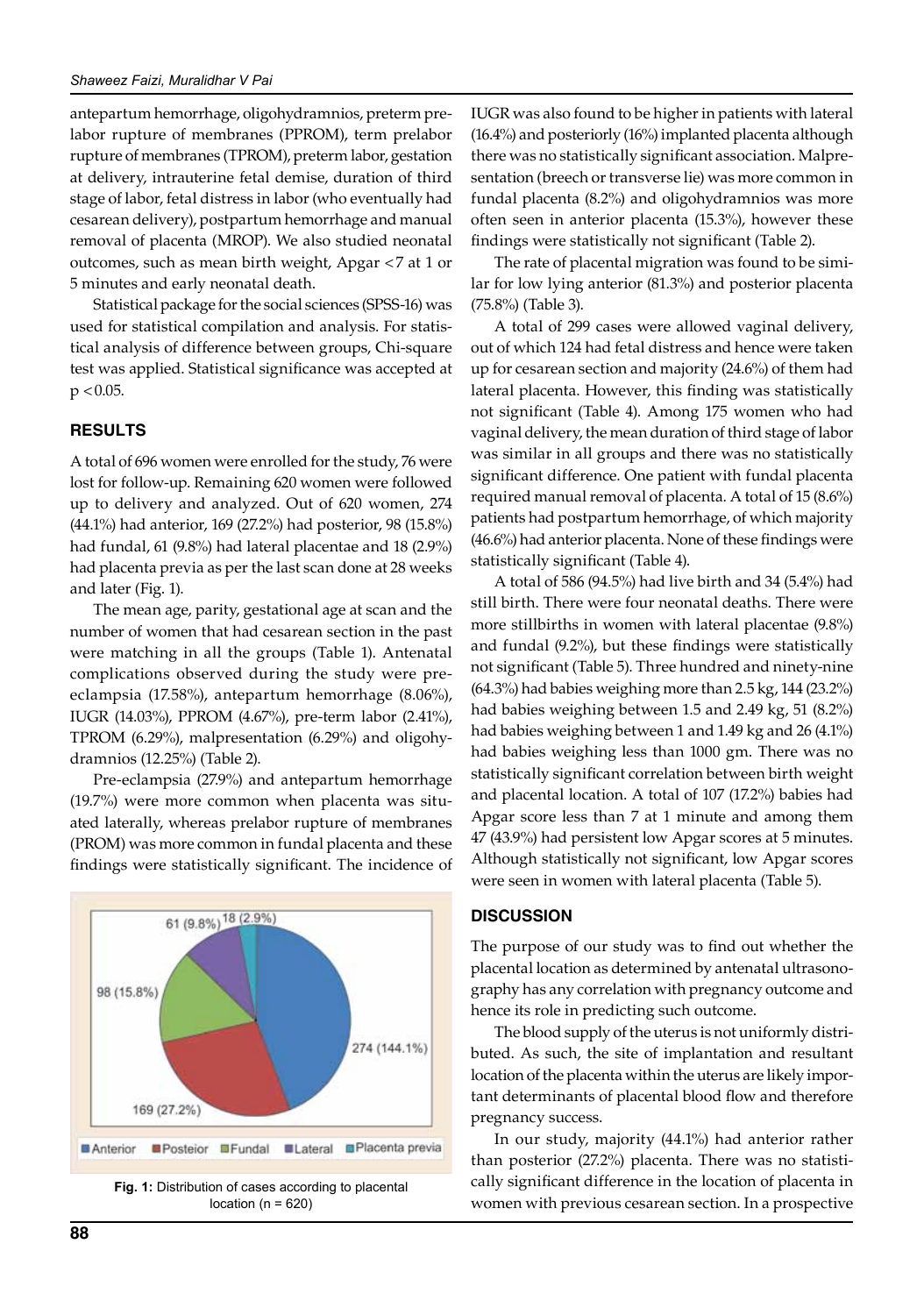*Role of Midtrimester Localization of the Placenta in predicting Pregnancy Outcome*

**Table 1:** Demographic characteristics (n = 620)

| <b>Patient characteristics</b>         | Anterior<br>$(n = 274)$ (%) | Posterior<br>$(n = 169)$ (%) | Fundal<br>$(n = 98)$ (%) | Lateral<br>$(n = 61)$ (%) | Placenta previa<br>$(n = 18)$ (%) | p-value                  |  |  |  |
|----------------------------------------|-----------------------------|------------------------------|--------------------------|---------------------------|-----------------------------------|--------------------------|--|--|--|
| Mean maternal age at delivery (years)  | $27.75 \pm 4.22$            | $27.5 \pm 4.18$              | $27.91 \pm 4.29$         | $26.73 \pm 4.64$          | $28.06 \pm 5.72$                  | 0.06                     |  |  |  |
| Range (18-42)                          | (19-41)                     | (18-40)                      | $(19-42)$                | $(19-42)$                 | $(21-38)$                         |                          |  |  |  |
| Primigravida                           | 135(44.1)                   | 88 (28.8)                    | 44 (14.4)                | 31(10.1)                  | 8(2.6)                            | 0.82                     |  |  |  |
| 306 (49.4%)                            |                             |                              |                          |                           |                                   |                          |  |  |  |
| Multigravida                           | 139 (44.3)                  | 81 (25.8)                    | 54 (17.2)                | 30(9.6)                   | 10(3.2)                           |                          |  |  |  |
| 314 (50.6%)                            |                             |                              |                          |                           |                                   |                          |  |  |  |
| Gestational age at latest scan (weeks) | $26.79 \pm 7.55$            | $27.38 \pm 7.10$             | $29.35 \pm 7.23$         | $30.93 \pm 4.78$          | $32 \pm 5.67$                     | 0.49                     |  |  |  |
| Previous LSCS ( $n = 145$ ) (23.4)     | 71 (25.9)                   | 37(21.9)                     | 22(22.4)                 | 10(16.4)                  | 5(27.8)                           | 0.54                     |  |  |  |
| Total ( $n = 620$ )                    | 274 (44.2)                  | 169 (27.3)                   | 98 (15.8)                | 61(9.8)                   | 18(2.9)                           | $\overline{\phantom{a}}$ |  |  |  |
|                                        |                             |                              |                          |                           |                                   |                          |  |  |  |

Statistical test: Pearson's chi-square test; p-value <0.05: significant; LSCS: Lower segment cesarean section

| <b>Table 2:</b> Correlation of placental location with antenatal complications ( $n = 620$ ) |  |  |  |  |  |
|----------------------------------------------------------------------------------------------|--|--|--|--|--|
|----------------------------------------------------------------------------------------------|--|--|--|--|--|

| Placental<br>location         | Antenatal<br>compli-<br>$cations-$ | Pre-<br>eclampsia/<br>eclampsia<br>$(n = 117)$ (%) | Antepartum<br>hemorrhage<br>$(n = 50)$ (%) | IUGR*<br>$(n = 87)$ (%) | Preterm<br>PROM**<br>$(n = 29)$ (%) | Preterm<br>labor<br>$(n = 15)$ (%) | <b>PROM</b><br>$(n = 39)$ (%) | Malpresen-<br>tations<br>(n = 39)<br>(%) | Oligohy-<br>dramnios<br>$(n = 76)$<br>(%) |
|-------------------------------|------------------------------------|----------------------------------------------------|--------------------------------------------|-------------------------|-------------------------------------|------------------------------------|-------------------------------|------------------------------------------|-------------------------------------------|
| Anterior ( $n = 274$ )        |                                    | 58 (21.2)                                          | 22(8)                                      | 37(13.5)                | 16(5.8)                             | 9(3.3)                             | 11 $(4)$                      | 17 (6.2)                                 | 42 (15.3)                                 |
| Posterior ( $n = 169$ )       |                                    | 26 (15.4)                                          | 4(2.4)                                     | 27(16)                  | 4(2.4)                              | 4(2.4)                             | 16(9.5)                       | 11(6.5)                                  | 17(10.1)                                  |
| Fundal ( $n = 98$ )           |                                    | 16 (16.3)                                          | 8(8.2)                                     | 13(13.3)                | 4(4.1)                              | 2(2)                               | 11(11.2)                      | 8(8.2)                                   | 11(11.2)                                  |
| Lateral $(n = 61)$            |                                    | 17 (27.9)                                          | 12(19.7)                                   | 10 (16.4)               | 4(6.6)                              | 0                                  | 1(1.6)                        | 2(3.3)                                   | 6(9.8)                                    |
| Placenta previa<br>$(n = 18)$ |                                    | 0                                                  | 4(22.2)                                    | 0                       | 1(5.6)                              | 0                                  | 0                             | 1(5.6)                                   | 0                                         |
| p-value                       |                                    | 0.016                                              | 0.001                                      | 0.42                    | 0.48                                | 0.57                               | 0.014                         | 0.82                                     | 0.91                                      |
|                               |                                    |                                                    |                                            |                         |                                     |                                    |                               |                                          |                                           |

\*IUGR: Intrauterine growth restriction; \*\*PROM: prelabor rupture of membranes; statistical test: Pearson's chi-square test; p-value < 0.05: Significant

observational study by Naji O et al, $^2$  it was concluded scar tissue resulting from a cesarean section in the uterus is associated with a higher rate of posteriorly implanted placentae and a lesser incidence of fundal placentae.

The rates of migration studied were comparable among low lying anterior and posterior placenta. In a study done by Jyotsna et al, $3$  it has been noted that placental migration was highest when the initial distance is >2 cm between the lower edge of placenta and internal os. However, as few cases in our study did not have the distance between placental edge and internal os measured, we cannot comment upon the same.

In our study, pre-eclampsia was more common (27.9%) in lateral placenta. This finding was statistically significant. The placenta plays a key role in the pathogenesis of pre-eclampsia. Gonser et al<sup>4</sup> analyzed 184 patients between 24 and 36 weeks of gestation correlating the placental location and development of pre-eclampsia. They concluded that women with a lateral placenta had a significantly increased incidence of pre-eclampsia (risk ratio of 3.1), when compared to pregnancies with centrally located placenta.<sup>4</sup> This is further supported by a recent retrospective analysis by Fung et al, $5$  where a 2.2 and a 2.0 fold higher risk was noted for the development of pre-eclampsia in patients with fundal and lateral placenta than those with a central. Our study also had

comparable results to the studies done by Gonser et al and Fung et al. $4.5$  Out of 117 cases of pre-eclampsia, 8 had eclampsia but interestingly none of them had lateral placenta. A prospective observational study by Pillai et al<sup>6</sup> was carried out at our hospital between January 2000 to December 2001 where the relationship between the mean uterine artery resistance index and the placental position was noted. When the placenta was unilateral in position, contralateral resistance indices were found to be raised. A unilateral located placenta thus had a 2.7 fold higher incidence of pre-eclampsia.<sup>6</sup> In the present study also, there is a strong association between placental laterality and development of antenatal complications like pre-eclampsia and antepartum hemorrhage. We found that antepartum hemorrhage was more common in lateral placenta and this finding was also statistically significant. This may be related to the fact that placental abruption is seen more often in pre-eclampsia and, in our study, the incidence of latter was more common in lateral placenta.

| <b>Table 3:</b> Correlation of placental location with placental migration |  |  |  |
|----------------------------------------------------------------------------|--|--|--|
|----------------------------------------------------------------------------|--|--|--|

| Placental<br>location | Low lying placenta in<br>midtrimester scan<br>$(n = 72)$ (11.6%) | Placenta<br>migrated to<br>upper segment | Rate of<br>migration |
|-----------------------|------------------------------------------------------------------|------------------------------------------|----------------------|
| Anterior              | 43 (59.7%)                                                       | 35                                       | 81.3%                |
| Posterior             | 29 (40.2%)                                                       | 22                                       | 75.8%                |
|                       |                                                                  |                                          |                      |

*International Journal of Infertility and Fetal Medicine, September-December 2014;5(3):87-91* **89**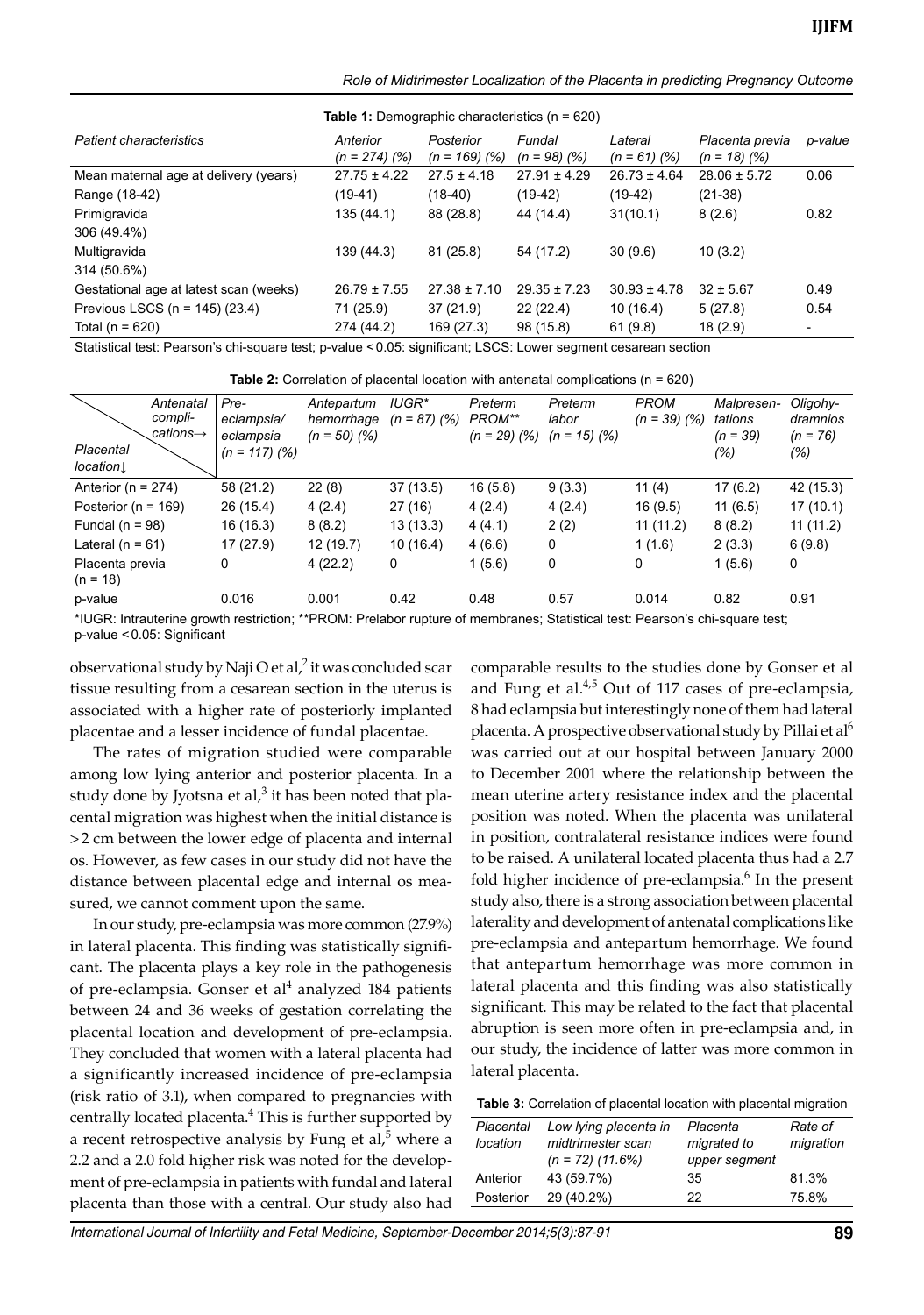| <b>Table 4:</b> Correlation of placental location with intrapartum events |                                      |                                                |                         |                          |  |  |  |  |
|---------------------------------------------------------------------------|--------------------------------------|------------------------------------------------|-------------------------|--------------------------|--|--|--|--|
| Intrapartum<br>events                                                     | Fetal distress in<br>labor (n = 124) | Mean duration of<br>Illrd stage of labor (min) | $MROP^{**}$ (n = 1) (%) | $PPH*** (n = 15)$<br>(%) |  |  |  |  |
| Placental<br>location                                                     |                                      |                                                |                         |                          |  |  |  |  |
| Anterior ( $n = 62$ )                                                     | 60(21.9)                             | $7.30 \pm 1.15$                                |                         | 7 (46.6%)                |  |  |  |  |
| Posterior ( $n = 64$ )                                                    | 31(18.3)                             | $6.56 \pm 0.45$                                |                         | $2(13.3\%)$              |  |  |  |  |
| Fundal ( $n = 98$ )                                                       | 18 (18.4)                            | $5.58 \pm 0.25$                                |                         | $2(13.3\%)$              |  |  |  |  |
| Lateral ( $n = 61$ )                                                      | 15(24.6)                             | $6.16 \pm 1.03$                                |                         | $2(13.3\%)$              |  |  |  |  |
| Placenta previa $(n = 0)$                                                 | 0                                    | 0                                              |                         |                          |  |  |  |  |
| p-value*                                                                  | 0.17                                 | 0.26                                           |                         | 0.14                     |  |  |  |  |

\*Statistical test: Pearson's chi-square test; p-value <0.05: significant; \*\*MROP: manual removal of placenta; \*\*\*PPH: Postpartum hemorrhage

**Table 5:** Correlation of placental location with perinatal outcome

| Placental<br>location         | Neonatal outcome            |                                       | Apgar $($                          |                                | Birth weight (kg)           |                                 |                                    |                                 |                    |
|-------------------------------|-----------------------------|---------------------------------------|------------------------------------|--------------------------------|-----------------------------|---------------------------------|------------------------------------|---------------------------------|--------------------|
| Perinatal<br>outcome          |                             |                                       |                                    |                                |                             |                                 |                                    |                                 |                    |
|                               | Liveborn<br>$(n = 586)$ (%) | <b>Stillborn</b><br>$(n = 34)$<br>(%) | Neonatal<br>death $(n = 4)$<br>(%) | 1 minute<br>$(n = 107)$<br>(%) | 5 minutes<br>$(n = 42)$ (%) | $2.5 - 4$<br>$(n = 399)$<br>(%) | $1.5 - 2.49$<br>$(n = 144)$<br>(%) | $1 - 1.49$<br>$(n = 51)$<br>(%) | $1(n =$<br>26) (%) |
| Anterior<br>$(n = 274)$       | 264 (96.4)                  | 10(3.6)                               | 1(0.4)                             | 49 (17.9)                      | 15(5.5)                     | 168<br>(61.3)                   | 75 (27.4)                          | 21(7.7)                         | 10(3.6)            |
| Posterior<br>$(n = 169)$      | 160 (94.7)                  | 9(5.3)                                | 0                                  | 23(13.6)                       | 9(5.4)                      | 115 (68)                        | $30(17.8)$ 15 (8.9)                |                                 | 9(5.3)             |
| Fundal<br>$(n = 98)$          | 89 (90.8)                   | 9(9.2)                                | 2(2%)                              | 17 (17.3)                      | 10(10.3)                    | 63 (64.3)                       | 20 (20.4) 11 (11.2)                |                                 | 4(4.1)             |
| Lateral<br>$(n = 61)$         | 55 (90.2)                   | 6(9.8)                                | $1(1.6\%)$                         | 15(24.6)                       | 7(11.5)                     | 40 (65.6)                       | $15(24.6)$ 3 (4.9)                 |                                 | 3(4.9)             |
| Placenta previa<br>$(n = 18)$ | 18 (100)                    | 0                                     | 0                                  | 3(16.7)                        | 1(5.6)                      | 13 (72.2)                       | 4(22.2)                            | 1(5.6)                          | 0                  |
| Anterior<br>$(n = 274)$       | 264 (96.4)                  | 10(3.6)                               | 1(0.4)                             | 49 (17.9)                      | 15(5.5)                     | 0.67                            |                                    |                                 |                    |
| *p-value                      |                             | 0.10                                  |                                    | 0.388                          |                             |                                 |                                    |                                 |                    |

\*Statistical test: Pearson's chi-square test; p-value <0.05: significant

Prelabor rupture of membrane was more common in fundal placenta and this finding was statistically significant. The main etiology of PROM is infection and as such there is no direct relationship with the rupture of membrane at term or earlier and location of placenta. Larger observation is needed to find stronger association. There was no statistically significant correlation with occurrence PPROM as well as preterm labor and location of placenta.

Malpresentation (breech or transverse lie) was more common in fundal placenta (8.2%). With a fundal placenta, the total length of the uterine ovoid decreases thence predisposing the fetus to occupy a lie that is not longitudinal. Oligohydramnios was more often seen in anterior placenta (15.3%). We can not offer any special explanation for this finding. Both the above findings were statistically not significant. In our study, the timing and mode of delivery was based on antenatal fetomaternal complications rather than placental location alone except may be in those who had abruption and placenta previa.

However, this may have been indirectly influenced by the location of placenta whenever the women had severe pre-eclampsia, IUGR, PROM and fetal distress. In fact, out of 299 women who were allowed for vaginal delivery 124 had fetal distress during labor and hence were taken up for cesarean section. Majority (24.6%) of the women with fetal distress had lateral placenta explaining again placental deficiency in laterally implanted placenta.

In our study, among 175 women that delivered vaginally, the mean duration of third stage of labor was similar in all groups and there was no statistically significant difference. To ensure uniformity in the results, only those cases were selected whose duration of third stage could be measured by the investigator, hence limiting the total number of cases that could be included in the study. One patient with fundal placenta required manual removal of placenta. In the study by Fung et al, $5$  the incidence of MROP was noted to be more among fundal and lateral placentation in comparison to other sites. The increased need for MROP in fundal placentation may be explained